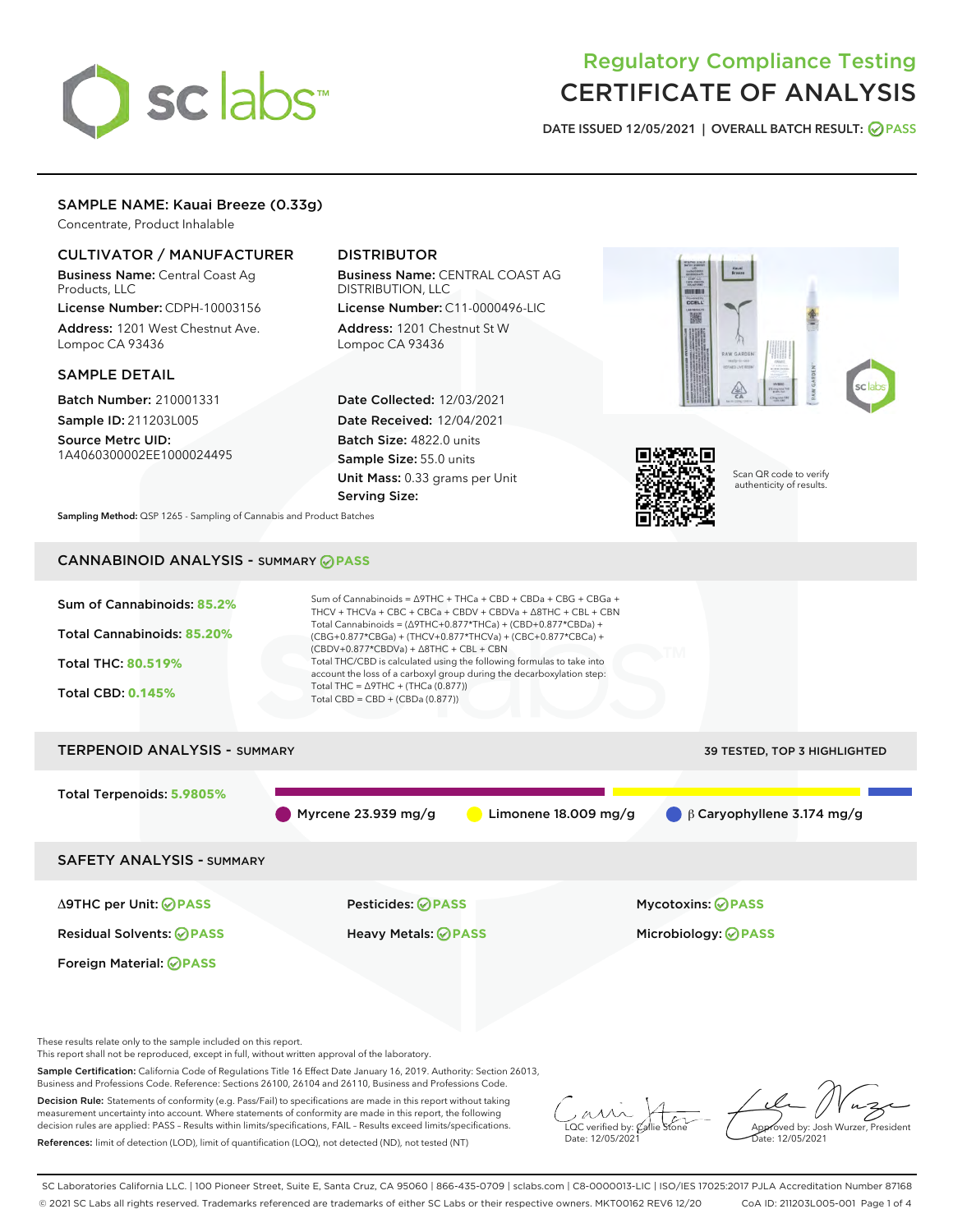



KAUAI BREEZE (0.33G) | DATE ISSUED 12/05/2021 | OVERALL BATCH RESULT: 2 PASS

#### CANNABINOID TEST RESULTS - 12/04/2021 2 PASS

Tested by high-performance liquid chromatography with diode-array detection (HPLC-DAD). **Method:** QSP 1157 - Analysis of Cannabinoids by HPLC-DAD

#### TOTAL CANNABINOIDS: **85.20%**

Total Cannabinoids (Total THC) + (Total CBD) + (Total CBG) + (Total THCV) + (Total CBC) + (Total CBDV) + ∆8THC + CBL + CBN

TOTAL THC: **80.519%** Total THC (∆9THC+0.877\*THCa)

TOTAL CBD: **0.145%** Total CBD (CBD+0.877\*CBDa)

Total CBG (CBG+0.877\*CBGa) TOTAL THCV: 0.62%

Total THCV (THCV+0.877\*THCVa) TOTAL CBC: ND Total CBC (CBC+0.877\*CBCa)

TOTAL CBG: 3.728%

TOTAL CBDV: ND Total CBDV (CBDV+0.877\*CBDVa)

| <b>COMPOUND</b>  | LOD/LOQ<br>(mg/g)          | <b>MEASUREMENT</b><br><b>UNCERTAINTY</b><br>(mg/g) | <b>RESULT</b><br>(mg/g) | <b>RESULT</b><br>(%) |
|------------------|----------------------------|----------------------------------------------------|-------------------------|----------------------|
| <b>A9THC</b>     | 0.06 / 0.26                | ±27.699                                            | 805.19                  | 80.519               |
| <b>CBG</b>       | 0.06/0.19                  | ±1.469                                             | 37.28                   | 3.728                |
| <b>THCV</b>      | 0.1 / 0.2                  | ±0.31                                              | 6.2                     | 0.62                 |
| <b>CBN</b>       | 0.1 / 0.3                  | ±0.12                                              | 1.9                     | 0.19                 |
| <b>CBD</b>       | 0.07/0.29                  | ±0.067                                             | 1.45                    | 0.145                |
| $\triangle$ 8THC | 0.1 / 0.4                  | N/A                                                | <b>ND</b>               | <b>ND</b>            |
| <b>THCa</b>      | 0.05/0.14                  | N/A                                                | <b>ND</b>               | <b>ND</b>            |
| <b>THCVa</b>     | 0.07/0.20                  | N/A                                                | <b>ND</b>               | <b>ND</b>            |
| <b>CBDa</b>      | 0.02/0.19                  | N/A                                                | <b>ND</b>               | <b>ND</b>            |
| <b>CBDV</b>      | 0.04/0.15                  | N/A                                                | <b>ND</b>               | <b>ND</b>            |
| <b>CBDVa</b>     | 0.03/0.53                  | N/A                                                | <b>ND</b>               | <b>ND</b>            |
| <b>CBGa</b>      | 0.1/0.2                    | N/A                                                | <b>ND</b>               | <b>ND</b>            |
| <b>CBL</b>       | 0.06 / 0.24                | N/A                                                | <b>ND</b>               | <b>ND</b>            |
| <b>CBC</b>       | 0.2 / 0.5                  | N/A                                                | <b>ND</b>               | <b>ND</b>            |
| <b>CBCa</b>      | 0.07 / 0.28                | N/A                                                | <b>ND</b>               | <b>ND</b>            |
|                  | <b>SUM OF CANNABINOIDS</b> |                                                    | 852.0 mg/g              | 85.2%                |

#### **UNIT MASS: 0.33 grams per Unit**

| ∆9THC per Unit                         | 1120 per-package limit | 265.71 mg/unit  | <b>PASS</b> |
|----------------------------------------|------------------------|-----------------|-------------|
| <b>Total THC per Unit</b>              |                        | 265.71 mg/unit  |             |
| <b>CBD per Unit</b>                    |                        | $0.48$ mg/unit  |             |
| <b>Total CBD per Unit</b>              |                        | $0.48$ mg/unit  |             |
| <b>Sum of Cannabinoids</b><br>per Unit |                        | 281.2 mg/unit   |             |
| <b>Total Cannabinoids</b><br>per Unit  |                        | $281.1$ mg/unit |             |

#### TERPENOID TEST RESULTS - 12/05/2021

Terpene analysis utilizing gas chromatography-flame ionization detection (GC-FID). **Method:** QSP 1192 - Analysis of Terpenoids by GC-FID

| <b>COMPOUND</b>         | LOD/LOQ<br>(mg/g) | <b>MEASUREMENT</b><br><b>UNCERTAINTY</b><br>(mg/g) | <b>RESULT</b><br>(mg/g)                          | <b>RESULT</b><br>$(\%)$ |
|-------------------------|-------------------|----------------------------------------------------|--------------------------------------------------|-------------------------|
| <b>Myrcene</b>          | 0.008 / 0.025     | ±0.3088                                            | 23.939                                           | 2.3939                  |
| Limonene                | 0.005 / 0.016     | ±0.2575                                            | 18.009                                           | 1.8009                  |
| $\beta$ Caryophyllene   | 0.004 / 0.012     | ±0.1130                                            | 3.174                                            | 0.3174                  |
| $\beta$ Pinene          | 0.004 / 0.014     | ±0.0315                                            | 2.740                                            | 0.2740                  |
| Linalool                | 0.009 / 0.032     | ±0.1010                                            | 2.657                                            | 0.2657                  |
| Ocimene                 | 0.011 / 0.038     | ±0.0789                                            | 2.459                                            | 0.2459                  |
| $\alpha$ Pinene         | 0.005 / 0.017     | ±0.0171                                            | 1.987                                            | 0.1987                  |
| Terpinolene             | 0.008 / 0.026     | ±0.0187                                            | 0.910                                            | 0.0910                  |
| Fenchol                 | 0.010 / 0.034     | ±0.0352                                            | 0.909                                            | 0.0909                  |
| $\alpha$ Humulene       | 0.009 / 0.029     | ±0.0233                                            | 0.727                                            | 0.0727                  |
| <b>Terpineol</b>        | 0.016 / 0.055     | ±0.0392                                            | 0.639                                            | 0.0639                  |
| trans-ß-Farnesene       | 0.008 / 0.025     | ±0.0167                                            | 0.470                                            | 0.0470                  |
| Camphene                | 0.005 / 0.015     | ±0.0040                                            | 0.352                                            | 0.0352                  |
| Valencene               | 0.009 / 0.030     | ±0.0149                                            | 0.216                                            | 0.0216                  |
| Fenchone                | 0.009 / 0.028     | ±0.0050                                            | 0.172                                            | 0.0172                  |
| Borneol                 | 0.005 / 0.016     | ±0.0070                                            | 0.167                                            | 0.0167                  |
| $\gamma$ Terpinene      | 0.006 / 0.018     | ±0.0008                                            | 0.049                                            | 0.0049                  |
| <b>Citronellol</b>      | 0.003 / 0.010     | ±0.0020                                            | 0.041                                            | 0.0041                  |
| Nerolidol               | 0.009 / 0.028     | ±0.0025                                            | 0.040                                            | 0.0040                  |
| Sabinene Hydrate        | 0.006 / 0.022     | ±0.0015                                            | 0.039                                            | 0.0039                  |
| $\alpha$ Phellandrene   | 0.006 / 0.020     | ±0.0005                                            | 0.037                                            | 0.0037                  |
| $\alpha$ Terpinene      | 0.005 / 0.017     | ±0.0005                                            | 0.031                                            | 0.0031                  |
| Eucalyptol              | 0.006 / 0.018     | ±0.0007                                            | 0.028                                            | 0.0028                  |
| Nerol                   | 0.003 / 0.011     | ±0.0006                                            | 0.013                                            | 0.0013                  |
| 3 Carene                | 0.005 / 0.018     | N/A                                                | <loq< th=""><th><math>&lt;</math>LOQ</th></loq<> | $<$ LOQ                 |
| p-Cymene                | 0.005 / 0.016     | N/A                                                | <loq< th=""><th><loq< th=""></loq<></th></loq<>  | <loq< th=""></loq<>     |
| Isoborneol              | 0.004 / 0.012     | N/A                                                | <loq< th=""><th><loq< th=""></loq<></th></loq<>  | <loq< th=""></loq<>     |
| Geraniol                | 0.002 / 0.007     | N/A                                                | <loq< th=""><th><loq< th=""></loq<></th></loq<>  | <loq< th=""></loq<>     |
| Caryophyllene<br>Oxide  | 0.010 / 0.033     | N/A                                                | <loq< th=""><th><loq< th=""></loq<></th></loq<>  | <loq< th=""></loq<>     |
| Guaiol                  | 0.009 / 0.030     | N/A                                                | <loo< th=""><th><loo< th=""></loo<></th></loo<>  | <loo< th=""></loo<>     |
| $\alpha$ Bisabolol      | 0.008 / 0.026     | N/A                                                | <loq< th=""><th><loq< th=""></loq<></th></loq<>  | <loq< th=""></loq<>     |
| Sabinene                | 0.004 / 0.014     | N/A                                                | ND                                               | ND                      |
| (-)-Isopulegol          | 0.005 / 0.016     | N/A                                                | ND                                               | ND                      |
| Camphor                 | 0.006 / 0.019     | N/A                                                | ND                                               | <b>ND</b>               |
| Menthol                 | 0.008 / 0.025     | N/A                                                | ND                                               | ND                      |
| $R-(+)$ -Pulegone       | 0.003 / 0.011     | N/A                                                | ND                                               | ND                      |
| <b>Geranyl Acetate</b>  | 0.004 / 0.014     | N/A                                                | ND                                               | ND                      |
| $\alpha$ Cedrene        | 0.005 / 0.016     | N/A                                                | ND                                               | ND                      |
| Cedrol                  | 0.008 / 0.027     | N/A                                                | ND                                               | ND                      |
| <b>TOTAL TERPENOIDS</b> |                   |                                                    | 59.805 mg/g                                      | 5.9805%                 |

SC Laboratories California LLC. | 100 Pioneer Street, Suite E, Santa Cruz, CA 95060 | 866-435-0709 | sclabs.com | C8-0000013-LIC | ISO/IES 17025:2017 PJLA Accreditation Number 87168 © 2021 SC Labs all rights reserved. Trademarks referenced are trademarks of either SC Labs or their respective owners. MKT00162 REV6 12/20 CoA ID: 211203L005-001 Page 2 of 4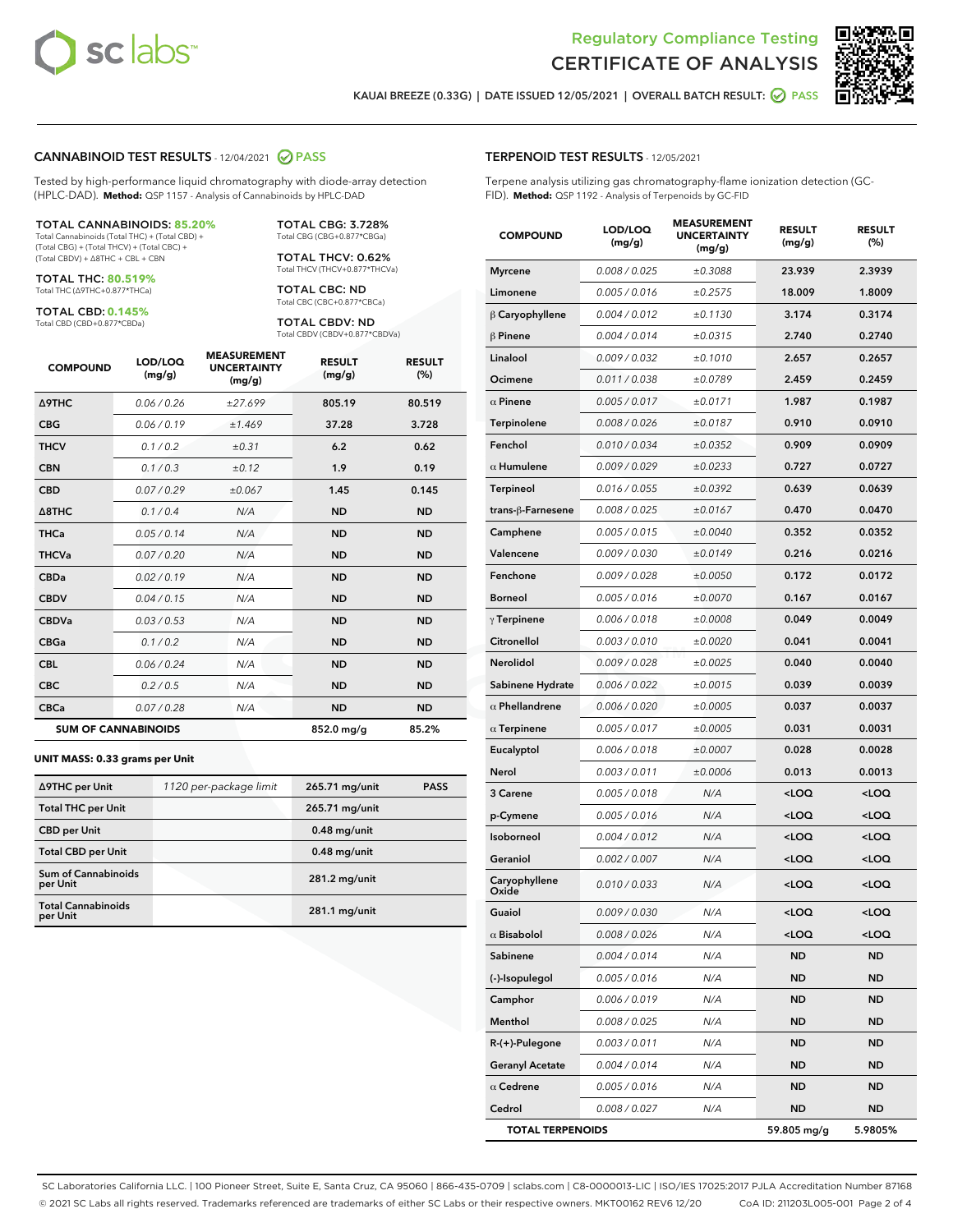



KAUAI BREEZE (0.33G) | DATE ISSUED 12/05/2021 | OVERALL BATCH RESULT:  $\bigcirc$  PASS

# CATEGORY 1 PESTICIDE TEST RESULTS - 12/05/2021 2 PASS

Pesticide and plant growth regulator analysis utilizing high-performance liquid chromatography-mass spectrometry (HPLC-MS) or gas chromatography-mass spectrometry (GC-MS). \*GC-MS utilized where indicated. **Method:** QSP 1212 - Analysis of Pesticides and Mycotoxins by LC-MS or QSP 1213 - Analysis of Pesticides by GC-MS

| <b>COMPOUND</b>             | LOD/LOQ<br>$(\mu g/g)$ | <b>ACTION</b><br><b>LIMIT</b><br>$(\mu q/q)$ | <b>MEASUREMENT</b><br><b>UNCERTAINTY</b><br>$(\mu g/g)$ | <b>RESULT</b><br>$(\mu g/g)$ | <b>RESULT</b> |
|-----------------------------|------------------------|----------------------------------------------|---------------------------------------------------------|------------------------------|---------------|
| Aldicarb                    | 0.03 / 0.08            | $\ge$ LOD                                    | N/A                                                     | <b>ND</b>                    | <b>PASS</b>   |
| Carbofuran                  | 0.02 / 0.05            | $\ge$ LOD                                    | N/A                                                     | <b>ND</b>                    | <b>PASS</b>   |
| Chlordane*                  | 0.03 / 0.08            | $\ge$ LOD                                    | N/A                                                     | <b>ND</b>                    | <b>PASS</b>   |
| Chlorfenapyr*               | 0.03/0.10              | $\ge$ LOD                                    | N/A                                                     | <b>ND</b>                    | <b>PASS</b>   |
| Chlorpyrifos                | 0.02 / 0.06            | $\ge$ LOD                                    | N/A                                                     | <b>ND</b>                    | <b>PASS</b>   |
| Coumaphos                   | 0.02 / 0.07            | $\ge$ LOD                                    | N/A                                                     | <b>ND</b>                    | <b>PASS</b>   |
| <b>Daminozide</b>           | 0.02 / 0.07            | $\ge$ LOD                                    | N/A                                                     | <b>ND</b>                    | <b>PASS</b>   |
| <b>DDVP</b><br>(Dichlorvos) | 0.03/0.09              | $\ge$ LOD                                    | N/A                                                     | <b>ND</b>                    | <b>PASS</b>   |
| Dimethoate                  | 0.03 / 0.08            | $\ge$ LOD                                    | N/A                                                     | <b>ND</b>                    | <b>PASS</b>   |
| Ethoprop(hos)               | 0.03/0.10              | $\ge$ LOD                                    | N/A                                                     | <b>ND</b>                    | <b>PASS</b>   |
| Etofenprox                  | 0.02 / 0.06            | $\ge$ LOD                                    | N/A                                                     | <b>ND</b>                    | <b>PASS</b>   |
| Fenoxycarb                  | 0.03 / 0.08            | $\ge$ LOD                                    | N/A                                                     | <b>ND</b>                    | <b>PASS</b>   |
| Fipronil                    | 0.03 / 0.08            | $\ge$ LOD                                    | N/A                                                     | <b>ND</b>                    | <b>PASS</b>   |
| Imazalil                    | 0.02 / 0.06            | $\ge$ LOD                                    | N/A                                                     | <b>ND</b>                    | <b>PASS</b>   |
| Methiocarb                  | 0.02 / 0.07            | $\ge$ LOD                                    | N/A                                                     | <b>ND</b>                    | <b>PASS</b>   |
| Methyl<br>parathion         | 0.03/0.10              | $\ge$ LOD                                    | N/A                                                     | <b>ND</b>                    | <b>PASS</b>   |
| <b>Mevinphos</b>            | 0.03/0.09              | $\ge$ LOD                                    | N/A                                                     | <b>ND</b>                    | <b>PASS</b>   |
| Paclobutrazol               | 0.02 / 0.05            | $\ge$ LOD                                    | N/A                                                     | <b>ND</b>                    | <b>PASS</b>   |
| Propoxur                    | 0.03/0.09              | $\ge$ LOD                                    | N/A                                                     | <b>ND</b>                    | <b>PASS</b>   |
| Spiroxamine                 | 0.03 / 0.08            | $\ge$ LOD                                    | N/A                                                     | <b>ND</b>                    | <b>PASS</b>   |
| Thiacloprid                 | 0.03/0.10              | $\ge$ LOD                                    | N/A                                                     | <b>ND</b>                    | <b>PASS</b>   |
|                             |                        |                                              |                                                         |                              |               |

#### CATEGORY 2 PESTICIDE TEST RESULTS - 12/05/2021 @ PASS

| <b>COMPOUND</b>          | LOD/LOO<br>$(\mu g/g)$ | <b>ACTION</b><br>LIMIT<br>$(\mu g/g)$ | <b>MEASUREMENT</b><br><b>UNCERTAINTY</b><br>$(\mu g/g)$ | <b>RESULT</b><br>$(\mu g/g)$ | <b>RESULT</b> |
|--------------------------|------------------------|---------------------------------------|---------------------------------------------------------|------------------------------|---------------|
| Abamectin                | 0.03/0.10              | 0.1                                   | N/A                                                     | <b>ND</b>                    | <b>PASS</b>   |
| Acephate                 | 0.02/0.07              | 0.1                                   | N/A                                                     | <b>ND</b>                    | <b>PASS</b>   |
| Acequinocyl              | 0.02/0.07              | 0.1                                   | N/A                                                     | <b>ND</b>                    | <b>PASS</b>   |
| Acetamiprid              | 0.02/0.05              | 0.1                                   | N/A                                                     | <b>ND</b>                    | <b>PASS</b>   |
| Azoxystrobin             | 0.02/0.07              | 0.1                                   | N/A                                                     | <b>ND</b>                    | <b>PASS</b>   |
| <b>Bifenazate</b>        | 0.01/0.04              | 0.1                                   | N/A                                                     | <b>ND</b>                    | <b>PASS</b>   |
| <b>Bifenthrin</b>        | 0.02 / 0.05            | 3                                     | N/A                                                     | <b>ND</b>                    | <b>PASS</b>   |
| <b>Boscalid</b>          | 0.03/0.09              | 0.1                                   | N/A                                                     | <b>ND</b>                    | <b>PASS</b>   |
| Captan                   | 0.19/0.57              | 0.7                                   | N/A                                                     | <b>ND</b>                    | <b>PASS</b>   |
| Carbaryl                 | 0.02/0.06              | 0.5                                   | N/A                                                     | <b>ND</b>                    | <b>PASS</b>   |
| Chlorantranilip-<br>role | 0.04/0.12              | 10                                    | N/A                                                     | <b>ND</b>                    | <b>PASS</b>   |
| Clofentezine             | 0.03/0.09              | 0.1                                   | N/A                                                     | <b>ND</b>                    | <b>PASS</b>   |

# CATEGORY 2 PESTICIDE TEST RESULTS - 12/05/2021 continued

| <b>COMPOUND</b>               | LOD/LOQ<br>(µg/g) | <b>ACTION</b><br><b>LIMIT</b><br>(µg/g) | <b>MEASUREMENT</b><br><b>UNCERTAINTY</b><br>$(\mu g/g)$ | <b>RESULT</b><br>(µg/g) | <b>RESULT</b> |
|-------------------------------|-------------------|-----------------------------------------|---------------------------------------------------------|-------------------------|---------------|
| Cyfluthrin                    | 0.12 / 0.38       | $\overline{c}$                          | N/A                                                     | <b>ND</b>               | <b>PASS</b>   |
| Cypermethrin                  | 0.11 / 0.32       | 1                                       | N/A                                                     | <b>ND</b>               | <b>PASS</b>   |
| Diazinon                      | 0.02 / 0.05       | 0.1                                     | N/A                                                     | <b>ND</b>               | <b>PASS</b>   |
| Dimethomorph                  | 0.03 / 0.09       | 2                                       | N/A                                                     | ND                      | <b>PASS</b>   |
| Etoxazole                     | 0.02 / 0.06       | 0.1                                     | N/A                                                     | <b>ND</b>               | <b>PASS</b>   |
| Fenhexamid                    | 0.03 / 0.09       | 0.1                                     | N/A                                                     | ND                      | <b>PASS</b>   |
| Fenpyroximate                 | 0.02 / 0.06       | 0.1                                     | N/A                                                     | <b>ND</b>               | <b>PASS</b>   |
| Flonicamid                    | 0.03 / 0.10       | 0.1                                     | N/A                                                     | ND                      | <b>PASS</b>   |
| Fludioxonil                   | 0.03 / 0.10       | 0.1                                     | N/A                                                     | <b>ND</b>               | <b>PASS</b>   |
| Hexythiazox                   | 0.02 / 0.07       | 0.1                                     | N/A                                                     | ND                      | <b>PASS</b>   |
| Imidacloprid                  | 0.04 / 0.11       | 5                                       | N/A                                                     | ND                      | <b>PASS</b>   |
| Kresoxim-methyl               | 0.02 / 0.07       | 0.1                                     | N/A                                                     | <b>ND</b>               | <b>PASS</b>   |
| <b>Malathion</b>              | 0.03 / 0.09       | 0.5                                     | N/A                                                     | ND                      | <b>PASS</b>   |
| Metalaxyl                     | 0.02 / 0.07       | $\overline{c}$                          | N/A                                                     | ND                      | <b>PASS</b>   |
| Methomyl                      | 0.03 / 0.10       | 1                                       | N/A                                                     | <b>ND</b>               | <b>PASS</b>   |
| Myclobutanil                  | 0.03 / 0.09       | 0.1                                     | N/A                                                     | ND                      | <b>PASS</b>   |
| Naled                         | 0.02 / 0.07       | 0.1                                     | N/A                                                     | ND                      | <b>PASS</b>   |
| Oxamyl                        | 0.04 / 0.11       | 0.5                                     | N/A                                                     | ND                      | <b>PASS</b>   |
| Pentachloronitro-<br>benzene* | 0.03 / 0.09       | 0.1                                     | N/A                                                     | ND                      | <b>PASS</b>   |
| Permethrin                    | 0.04 / 0.12       | 0.5                                     | N/A                                                     | <b>ND</b>               | <b>PASS</b>   |
| Phosmet                       | 0.03/0.10         | 0.1                                     | N/A                                                     | ND                      | <b>PASS</b>   |
| Piperonylbu-<br>toxide        | 0.02 / 0.07       | 3                                       | N/A                                                     | ND                      | <b>PASS</b>   |
| Prallethrin                   | 0.03 / 0.08       | 0.1                                     | N/A                                                     | <b>ND</b>               | <b>PASS</b>   |
| Propiconazole                 | 0.02 / 0.07       | 0.1                                     | N/A                                                     | ND                      | <b>PASS</b>   |
| Pyrethrins                    | 0.04 / 0.12       | 0.5                                     | N/A                                                     | ND                      | <b>PASS</b>   |
| Pyridaben                     | 0.02 / 0.07       | 0.1                                     | N/A                                                     | ND                      | <b>PASS</b>   |
| Spinetoram                    | 0.02 / 0.07       | 0.1                                     | N/A                                                     | ND                      | <b>PASS</b>   |
| Spinosad                      | 0.02 / 0.07       | 0.1                                     | N/A                                                     | ND                      | <b>PASS</b>   |
| Spiromesifen                  | 0.02 / 0.05       | 0.1                                     | N/A                                                     | ND                      | <b>PASS</b>   |
| Spirotetramat                 | 0.02 / 0.06       | 0.1                                     | N/A                                                     | ND                      | <b>PASS</b>   |
| Tebuconazole                  | 0.02 / 0.07       | 0.1                                     | N/A                                                     | ND                      | <b>PASS</b>   |
| Thiamethoxam                  | 0.03 / 0.10       | 5                                       | N/A                                                     | ND                      | <b>PASS</b>   |
| Trifloxystrobin               | 0.03 / 0.08       | 0.1                                     | N/A                                                     | <b>ND</b>               | <b>PASS</b>   |

SC Laboratories California LLC. | 100 Pioneer Street, Suite E, Santa Cruz, CA 95060 | 866-435-0709 | sclabs.com | C8-0000013-LIC | ISO/IES 17025:2017 PJLA Accreditation Number 87168 © 2021 SC Labs all rights reserved. Trademarks referenced are trademarks of either SC Labs or their respective owners. MKT00162 REV6 12/20 CoA ID: 211203L005-001 Page 3 of 4